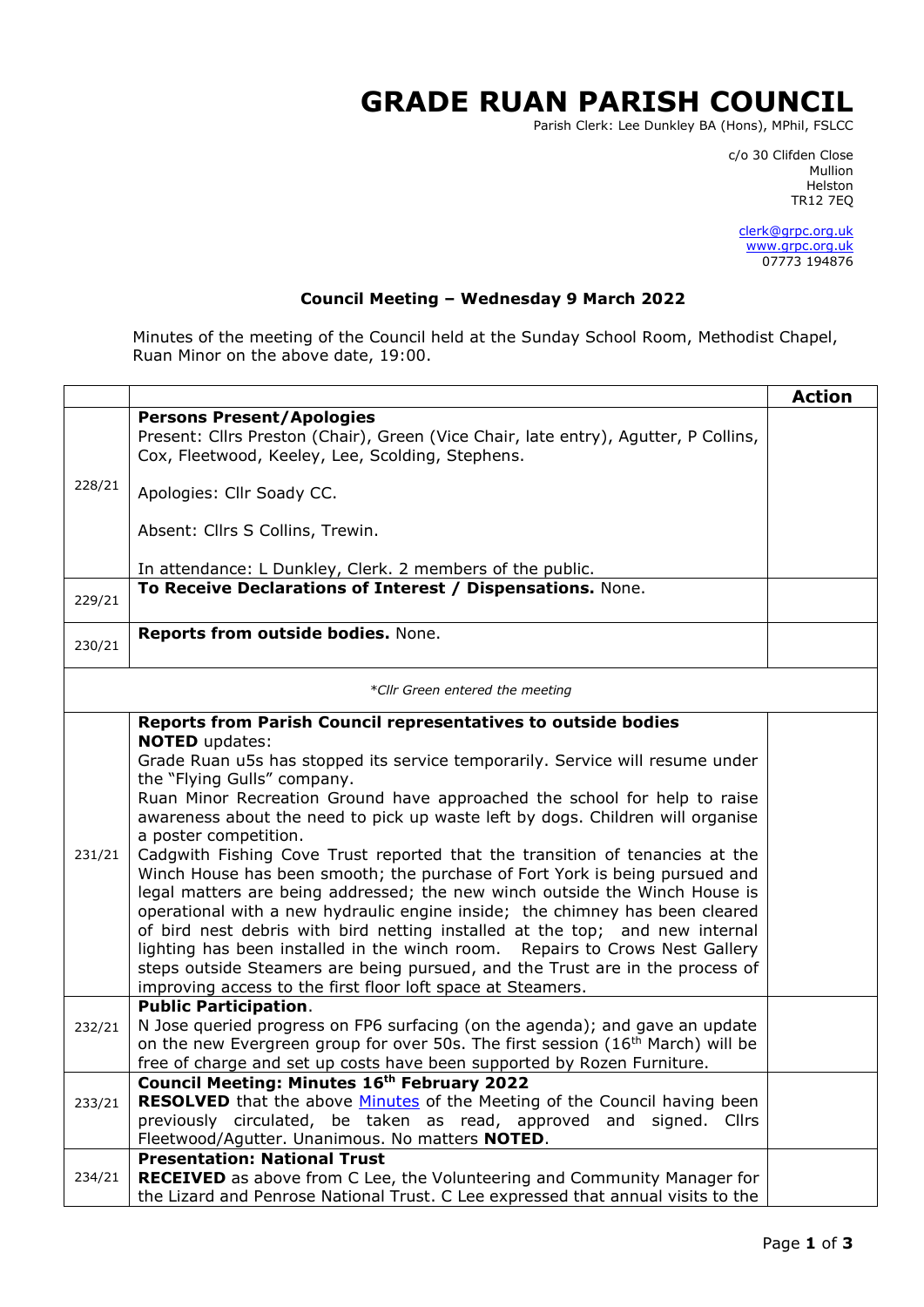|        | Council would be desirable. Updates were given on Martha's Acre access and<br>other matters. |                                                                                                                                                                                                                                                                                                                                                                                                                                                                                                                                                                                                                                                                                                                                                                                                                                                                                                                                                                                                                               |                          |                                 |
|--------|----------------------------------------------------------------------------------------------|-------------------------------------------------------------------------------------------------------------------------------------------------------------------------------------------------------------------------------------------------------------------------------------------------------------------------------------------------------------------------------------------------------------------------------------------------------------------------------------------------------------------------------------------------------------------------------------------------------------------------------------------------------------------------------------------------------------------------------------------------------------------------------------------------------------------------------------------------------------------------------------------------------------------------------------------------------------------------------------------------------------------------------|--------------------------|---------------------------------|
|        |                                                                                              |                                                                                                                                                                                                                                                                                                                                                                                                                                                                                                                                                                                                                                                                                                                                                                                                                                                                                                                                                                                                                               |                          |                                 |
| 235/21 | <b>Platinum Jubilee celebrations</b><br>be in the region of £400. Cllrs Green/Lee.           | <b>RECEIVED</b> a report from councillor representatives concerning the Platinum<br>Jubilee organisations in the Parish. Plans include decorating parts of the village<br>$(1st$ June), Tea and Maypole at the Chapel $(2nd$ June), Festival at the Recreation<br>Ground ( $4th$ June), Tea and street party ( $5th$ June). There are also plans for a<br>Jubilee Cake, a Flower Trail, commemorative mugs (free for u16s; available to<br>purchase for others). RESOLVED that the Council will be the overall responsible<br>body for Jubilee celebrations, with the working group responsible for managing,<br>coordinating, purchasing, administration, risk assessments and so on. The<br>Council will set an approximate expenditure budget of £1,800 (from the Projects<br>budget heading) to cover matters such as mug purchases, consumables, admin<br>charges, insurance; and an income budget of approximately $£1,400$ from mug<br>sales and donations. The total net cost to the Council is therefore expected to |                          | Working<br>Group to<br>pursue   |
|        | <b>Finance report and Payments</b>                                                           |                                                                                                                                                                                                                                                                                                                                                                                                                                                                                                                                                                                                                                                                                                                                                                                                                                                                                                                                                                                                                               |                          |                                 |
|        |                                                                                              | RESOLVED to adopt the most recent Finance Report and authorise the                                                                                                                                                                                                                                                                                                                                                                                                                                                                                                                                                                                                                                                                                                                                                                                                                                                                                                                                                            |                          |                                 |
|        | payments of Accounts Outstanding:<br>L Carter                                                | Cleaning                                                                                                                                                                                                                                                                                                                                                                                                                                                                                                                                                                                                                                                                                                                                                                                                                                                                                                                                                                                                                      | 20.00                    |                                 |
|        | <b>Octopus Energy</b>                                                                        | <b>Public Lighting</b>                                                                                                                                                                                                                                                                                                                                                                                                                                                                                                                                                                                                                                                                                                                                                                                                                                                                                                                                                                                                        | 12.84                    |                                 |
|        | Parish Online                                                                                | Mapping software subscription                                                                                                                                                                                                                                                                                                                                                                                                                                                                                                                                                                                                                                                                                                                                                                                                                                                                                                                                                                                                 | 48.00                    |                                 |
|        | <b>Tregaminion Farm</b>                                                                      | Christmas Trees x2                                                                                                                                                                                                                                                                                                                                                                                                                                                                                                                                                                                                                                                                                                                                                                                                                                                                                                                                                                                                            | 250.00                   |                                 |
| 236/21 | L Dunkley                                                                                    | Expenses Apr 21 - Mar 22                                                                                                                                                                                                                                                                                                                                                                                                                                                                                                                                                                                                                                                                                                                                                                                                                                                                                                                                                                                                      | 384.45                   |                                 |
|        | R Sanders                                                                                    | Play area grass cutting, Access to FP26 works;<br>Access works at Martha's Acre                                                                                                                                                                                                                                                                                                                                                                                                                                                                                                                                                                                                                                                                                                                                                                                                                                                                                                                                               | 1,254.00                 |                                 |
|        | <b>Green Scheme Solutions</b>                                                                | Cycle Hoops Project Delivery                                                                                                                                                                                                                                                                                                                                                                                                                                                                                                                                                                                                                                                                                                                                                                                                                                                                                                                                                                                                  | 8,755.20                 |                                 |
|        | <b>Staffing</b>                                                                              |                                                                                                                                                                                                                                                                                                                                                                                                                                                                                                                                                                                                                                                                                                                                                                                                                                                                                                                                                                                                                               | 521.26                   | Clerk to action                 |
|        | Cllrs Lee/Stephens. Unanimous.                                                               |                                                                                                                                                                                                                                                                                                                                                                                                                                                                                                                                                                                                                                                                                                                                                                                                                                                                                                                                                                                                                               |                          |                                 |
|        | Footpaths, Highways; Tree wardens report                                                     | a) <b>NOTED</b> recent Cormac roadside works at Kuggar and Polstangey Bridge.                                                                                                                                                                                                                                                                                                                                                                                                                                                                                                                                                                                                                                                                                                                                                                                                                                                                                                                                                 |                          |                                 |
|        |                                                                                              | Flailing has been undertaken at the latter but not ivy clearance.                                                                                                                                                                                                                                                                                                                                                                                                                                                                                                                                                                                                                                                                                                                                                                                                                                                                                                                                                             |                          |                                 |
|        |                                                                                              | b) <b>RESOLVED</b> to retrospectively issue a formal apology to landowners at the                                                                                                                                                                                                                                                                                                                                                                                                                                                                                                                                                                                                                                                                                                                                                                                                                                                                                                                                             |                          |                                 |
|        |                                                                                              | wooded area between Treal and Polstangey Bridge for conducting works                                                                                                                                                                                                                                                                                                                                                                                                                                                                                                                                                                                                                                                                                                                                                                                                                                                                                                                                                          |                          |                                 |
|        | abstained: Cllr Green.                                                                       | without prior notification/discussion. Cllrs P Collins/Scolding. 9 in favour, 1                                                                                                                                                                                                                                                                                                                                                                                                                                                                                                                                                                                                                                                                                                                                                                                                                                                                                                                                               |                          |                                 |
|        | C)                                                                                           | <b>RECEIVED</b> an update on FP26 referred to above. A workable route for open                                                                                                                                                                                                                                                                                                                                                                                                                                                                                                                                                                                                                                                                                                                                                                                                                                                                                                                                                |                          |                                 |
|        | access has been identified in conjunction with the landowner, including                      |                                                                                                                                                                                                                                                                                                                                                                                                                                                                                                                                                                                                                                                                                                                                                                                                                                                                                                                                                                                                                               | Footpath<br>Committee to |                                 |
|        | access at the Treal Road end. Direction markers and signage to be installed                  |                                                                                                                                                                                                                                                                                                                                                                                                                                                                                                                                                                                                                                                                                                                                                                                                                                                                                                                                                                                                                               |                          | pursue FP6.1;                   |
|        | by the Council's contractor. Stock proofing measures will need investigating<br>further.     |                                                                                                                                                                                                                                                                                                                                                                                                                                                                                                                                                                                                                                                                                                                                                                                                                                                                                                                                                                                                                               |                          | to involve<br>Countryside       |
|        | d)                                                                                           | <b>CONSIDERED</b> the need and extent of footpath resurfacing/tarmacking at                                                                                                                                                                                                                                                                                                                                                                                                                                                                                                                                                                                                                                                                                                                                                                                                                                                                                                                                                   |                          | <b>Access Team</b>              |
| 237/21 |                                                                                              | FP6.1, Cadgwith. The National Trust ranger will be approached for advice                                                                                                                                                                                                                                                                                                                                                                                                                                                                                                                                                                                                                                                                                                                                                                                                                                                                                                                                                      |                          | once a clear<br>plan is devised |
|        |                                                                                              | on experts who can inform on surfacing, drainage etc.<br><b>RECEIVED</b> an update on registering as a Public Right of Way the access                                                                                                                                                                                                                                                                                                                                                                                                                                                                                                                                                                                                                                                                                                                                                                                                                                                                                         |                          |                                 |
|        | e)                                                                                           |                                                                                                                                                                                                                                                                                                                                                                                                                                                                                                                                                                                                                                                                                                                                                                                                                                                                                                                                                                                                                               |                          |                                 |
|        |                                                                                              |                                                                                                                                                                                                                                                                                                                                                                                                                                                                                                                                                                                                                                                                                                                                                                                                                                                                                                                                                                                                                               |                          | Clerk to                        |
|        |                                                                                              | from New Rd to the above FP6. Necessary paperwork has been obtained<br>and witness statements will be gathered in due course                                                                                                                                                                                                                                                                                                                                                                                                                                                                                                                                                                                                                                                                                                                                                                                                                                                                                                  |                          | pursue                          |
|        | f)                                                                                           | <b>RECEIVED</b> an update on Higher Moor-Glebe Place access: The Countryside                                                                                                                                                                                                                                                                                                                                                                                                                                                                                                                                                                                                                                                                                                                                                                                                                                                                                                                                                  |                          | witness forms                   |
|        |                                                                                              | Access Team and Historic Environment Senior Advisor have recommended                                                                                                                                                                                                                                                                                                                                                                                                                                                                                                                                                                                                                                                                                                                                                                                                                                                                                                                                                          |                          |                                 |
|        |                                                                                              | "to fill in the gaps between the stile stones with aggregate so that in effect                                                                                                                                                                                                                                                                                                                                                                                                                                                                                                                                                                                                                                                                                                                                                                                                                                                                                                                                                |                          | Footpaths<br>Committee to       |
|        |                                                                                              | it becomes a low ramp but the historical stile is retained in situ." The Council<br>will confirm ownership with Coastline Housing and proceed to pursue a site                                                                                                                                                                                                                                                                                                                                                                                                                                                                                                                                                                                                                                                                                                                                                                                                                                                                |                          | pursue                          |
|        | meeting and investigate options.                                                             |                                                                                                                                                                                                                                                                                                                                                                                                                                                                                                                                                                                                                                                                                                                                                                                                                                                                                                                                                                                                                               |                          |                                 |
|        | g)                                                                                           | RECEIVED an update on Chapel Terrace surfacing matters. A letter is ready                                                                                                                                                                                                                                                                                                                                                                                                                                                                                                                                                                                                                                                                                                                                                                                                                                                                                                                                                     |                          | Clerk to issue<br>letter with   |
|        |                                                                                              | to be issued to properties asking for in-principle agreement to undertake<br>works and jointly fund. The proposed form of letter was approved by                                                                                                                                                                                                                                                                                                                                                                                                                                                                                                                                                                                                                                                                                                                                                                                                                                                                              |                          | map provided<br>by Cllr Green   |